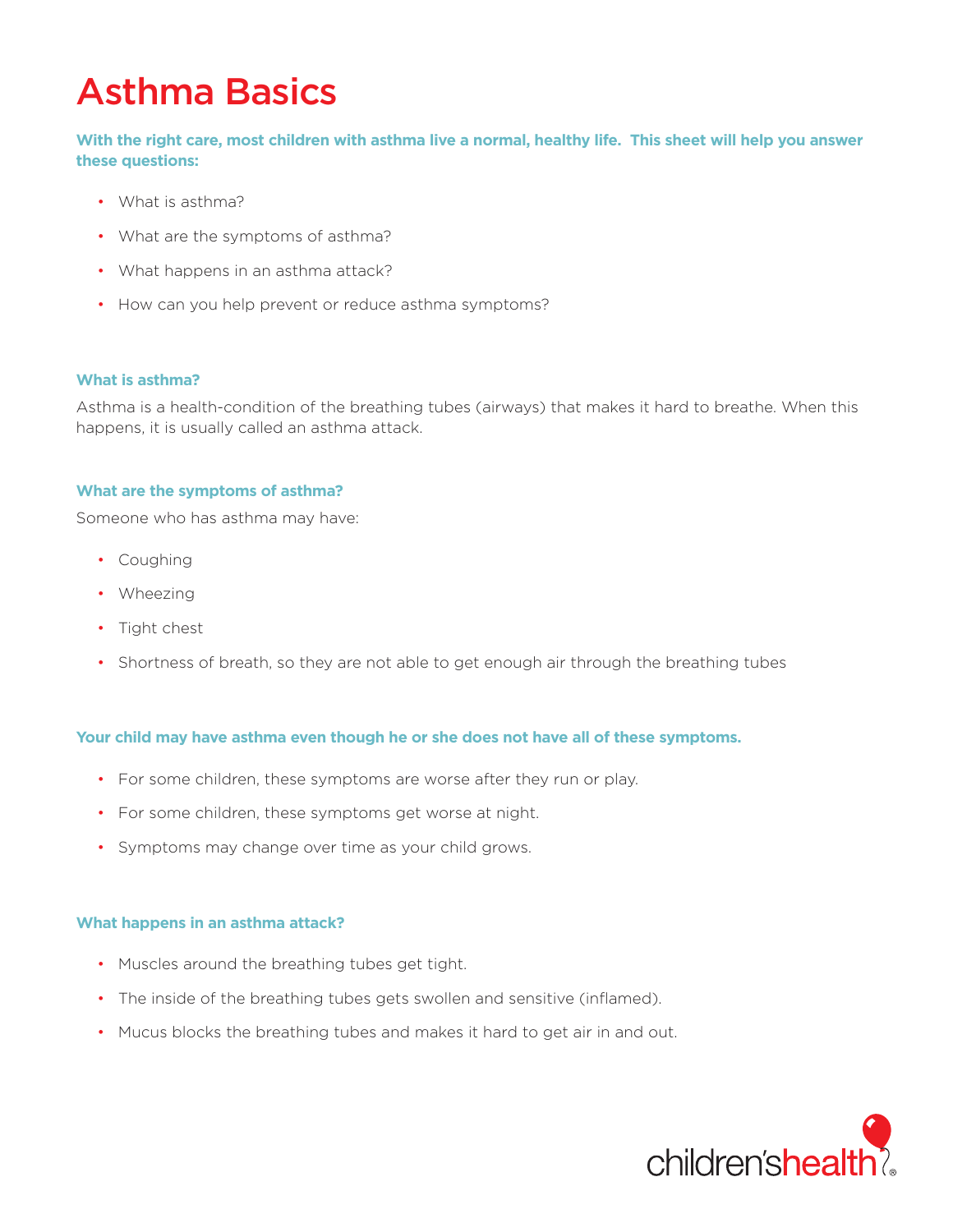# **How can you help prevent or reduce asthma attacks? Make sure your child takes all asthma medicine as instructed, even when feeling well.**

- Reduce asthma triggers: Know your child's triggers and avoid them as much as possible. Read the handout Asthma Triggers to help you find your child's triggers.
- Hand washing: Make sure your child washes their hands often to help prevent illnesses.
- Get a flu shot: Be sure your child—and the rest of the family—gets a flu shot every year.
- Keep your child's asthma appointments even when well.

# **In other handouts there is information on:**

- Asthma Triggers: What triggers your child's asthma attacks?
- Asthma Medicines: How should you use the medicines your doctor (or other health care provider) gives you to help control your child's asthma?